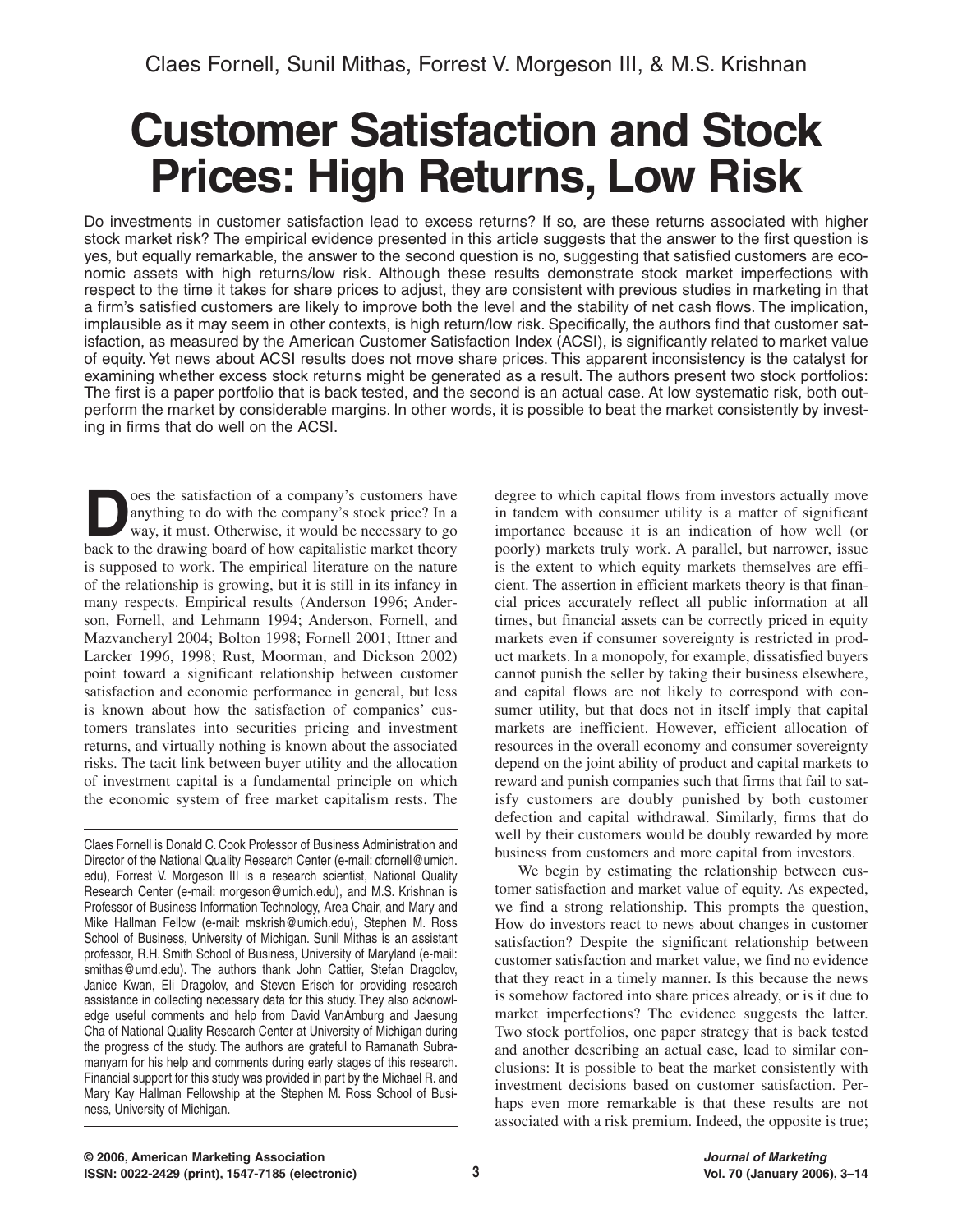the systematic risk is low relative to the market. Although these results may appear too good to be true and puzzling from a conventional financial perspective, we present arguments suggesting that they are in line with empirical findings both in marketing and in the literature on customer satisfaction.

# **Customer Satisfaction: Economic Effects**

We now turn to the fundamentals behind the relationship between customer satisfaction and stock prices. Both basic neoclassical economics and marketing theory provide a general case for a positive association. Conversely, several market factors may contribute to a negative relationship. In addition to market factors, there are other circumstances in which the association could actually be negative. We discuss both categories and empirically analyze stock market reaction to quarterly news releases from the American Customer Satisfaction Index (ACSI) (Fornell et al. 1996). By controlling for other firm-specific news, we test the effect of news announcements about customer satisfaction on stock prices.

Real economic growth depends on the productivity of economic resources and the quality of the output (as experienced by the user) that those resources generate. In the final analysis, expanding economic activity per se is not what is essential. Both marketing and neoclassical economics view consumer utility, or satisfaction, as the real standard for economic growth. The extent to which buyers financially reward sellers that satisfy them and punish those that do not and the degree to which investment capital reinforces the power of the consumer are fundamental to how markets function. A well-functioning market allocates resources, including capital, to create the greatest possible consumer satisfaction as efficiently as possible. A dissatisfied buyer will not remain a customer unless there is nowhere else to go or it is too expensive to get there.

Restrictions on consumer choice may be good for the monopolist but, in general, are considered harmful to the economy. In a competitive marketplace that offers meaningful consumer choice alternatives, firms that do well by their customers are rewarded by repeat business, lower price elasticity, higher reservation prices, more cross-selling opportunities, greater marketing efficiency, and a host of other things that usually lead to earnings growth (Fornell et al. 1996).

To what degree do markets actually reflect the normative tenets of market theory? Under what circumstances would news about increasing customer satisfaction contribute to higher stock prices? Under what circumstances would it have the opposite effect? From a cursory glance at the literature, it is tempting to assume that news about rising customer satisfaction would have an immediate and positive effect on stock prices. Beginning with the early contributions of Bursk (1966) and Jackson (1985), there is substantial conceptual logic and empirical evidence to suggest that the health of a firm's customer relationships is a relevant indicator of firm performance (Ambler et al. 2002; Bell et al. 2002; Berger et al. 2002; Blattberg and Deighton 1996;

Bolton, Lemon, and Verhoef 2004; Fornell 1995, 2001; Fornell et al. 1996; Hogan, Lemon, and Rust 2002; Rust et al. 2004). For example, it has been found that customer satisfaction has a negative impact on customer complaints and a positive impact on customer loyalty and usage behavior (Bolton 1998; Fornell 1992). Increased customer loyalty may increase usage levels (Bolton, Kannan, and Bramlett 2000), secure future revenues (Rust and Keiningham 1994; Rust, Moorman, and Dickson 2002), reduce the cost of future transactions (Reichheld and Sasser 1990), lower price elasticity (Anderson 1996), and minimize the likelihood of customer defection (Anderson and Sullivan 1993; Mithas, Jones, and Mitchell 2004). Customer satisfaction may also reduce costs related to warranties, complaints, defective goods, and field service costs (Anderson, Fornell, and Lehmann 1994; Fornell 1992; Garvin 1988). Empirical evidence also suggests that customer perceptions of superior quality are associated with higher economic returns (Aaker and Jacobson 1994; Capon, Farley, and Hoenig 1990; Fornell 2001). Naumann and Hoisington (2001) report positive associations among employee satisfaction, customer satisfaction, market share, and productivity measures at IBM Rochester. Several case-based research studies also find that customer satisfaction is positively associated with employee loyalty, cost competitiveness, profitable performance, and long-term growth (Heskett, Sasser, and Schlesinger 1997; Reichheld and Teal 1996). Finally, in a recent study of the relationship between customer satisfaction and shareholder return, Anderson, Fornell, and Mazvancheryl (2004) find a strong relationship between customer satisfaction and Tobin's q (as a measure of shareholder value) after controlling for fixed, random, and unobservable factors.

If, as the empirical evidence suggests, customer satisfaction tends to improve repeat business, usage levels, future revenues, positive word of mouth, reservation prices, market share, productivity, cross-buying, cost competitiveness, and long-term growth and if it tends to reduce customer complaints, transaction costs, price elasticity, warranty costs, field service costs, defective goods, customer defection, and employee turnover, it seems logical to expect that these effects will eventually affect stock prices and company valuations. Even if a substantial portion of the empirical findings were dismissed,<sup>1</sup> it would be difficult not to take seriously the notion of customer satisfaction as a real, albeit intangible, economic asset. Putting the argument in the context of economic assets allows for a logical link to conventional capital asset pricing (see Fornell and Wernerfelt's [1987, 1988] economic analysis of the value of keeping customers and the more recent work by Wayland and

<sup>1</sup>For example, in a study of a catalog retailer, Reinartz and Kumar (2000, 2002) find a weaker-than-expected (but significant) relationship between customer retention and profitability. The strength of any customer retention–profitability relationship depends on the cost of creating and maintaining repeat customers. If repeat business is created through price discounts or other means that do not cause an upward shift in the firm's demand curve, the relationship will be weaker. Thus, repeat business produced by higher customer satisfaction will be more profitable in general than repeat business generated by price discounts.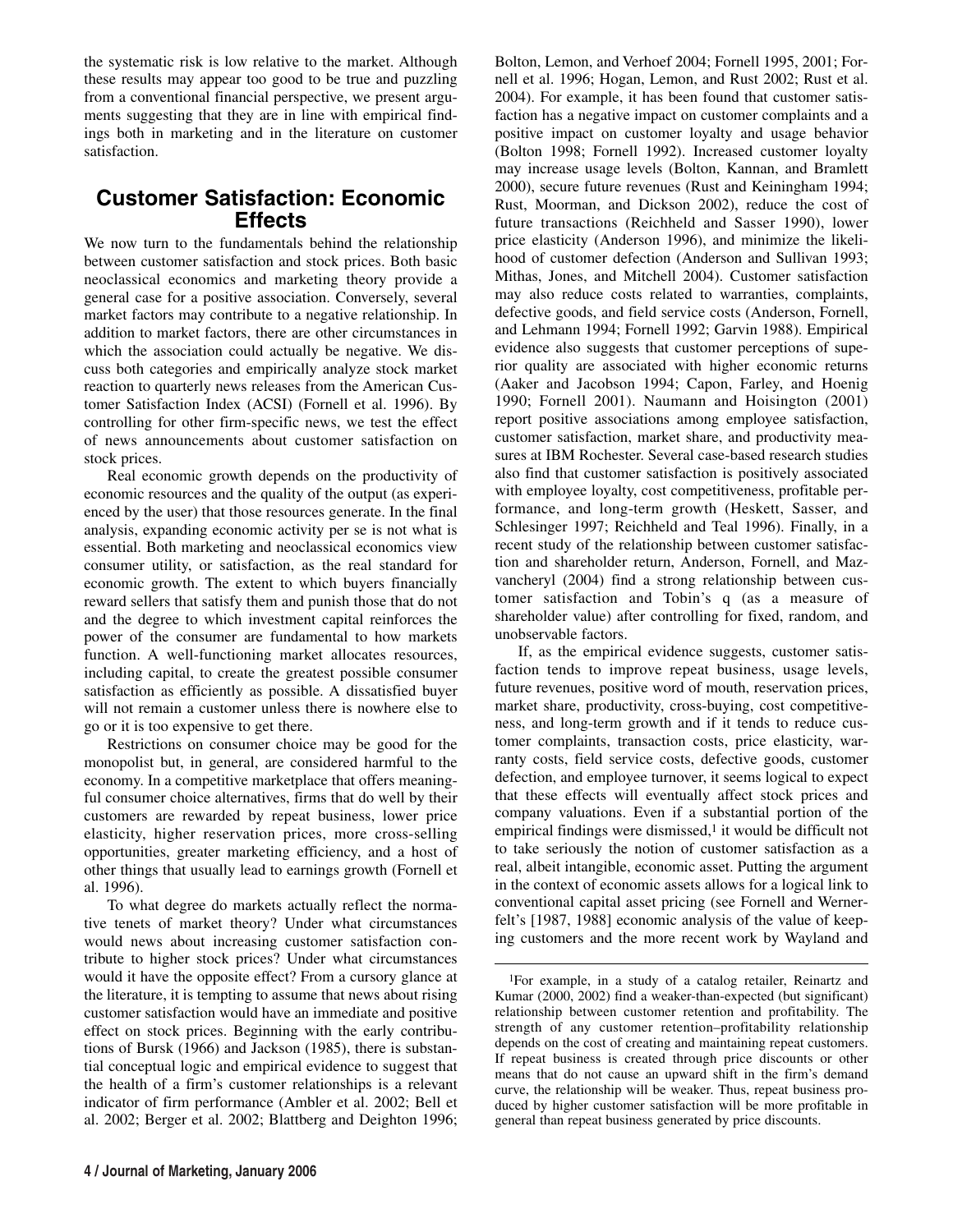Cole [1997], Srivastava, Shervani, and Fahey [1998], Gruca and Rego [2005], Gupta, Lehmann, and Stuart [2004], Anderson, Fornell, and Mazvancheryl [2004], Hogan, Lemon, and Rust [2002], Venkatesan and Kumar [2004], and Rust, Lemon, and Narayandas [2005]). Srivastava, Shervani, and Fahey (1998) provide the conceptual logic for more categorically drawing the link from the empirical findings on customer satisfaction to stock returns and shareholder value. They identify four major determinants of a company's market value: (1) acceleration of cash flows, (2) increase in cash flows, (3) reduction of risk associated with cash flows, and (4) increase in the residual value of the business. Not only does the customer asset, as defined by the expected future discounted net cash flow from current and future customers, influence all four determinants, but it can also be expressed as the sum of all other economic assets of the firm (Wayland and Cole 1997); Gupta, Lehmann, and Stuart (2004) also demonstrate this.

First, the acceleration of cash flows is affected by the speed of buyer response to marketing efforts. Because it takes less effort to persuade a satisfied customer (Keller 1993) and because it is more likely that receivables turnover is better for firms with satisfied customers, speed of cash flow is positively affected. Second, there is also a relationship between customer satisfaction and levels of net cash flows. Marginal costs of sales and marketing are lower, as are the requirements for working capital and fixed investments (Srivastava, Shervani, and Fahey 1998). In addition, revenue growth benefits from more repeat business. Gruca and Rego (2005) provide empirical evidence for this. They show that increases in customer satisfaction lead to significant cash flow growth. Specifically, one point in customer satisfaction (measured by ACSI on a 0–100 scale) was associated with a 7% increase in cash flow. Third, Gruca and Rego also find that the risk associated with future cash flows is reduced for firms with high customer satisfaction. If the variability in cash flows is reduced, the cost of capital goes down as well, thus producing yet another source for stock price growth. Finally, the residual value of business is a function of the size, loyalty, and quality of the customer base, all of which are obviously related to the satisfaction of this customer base (Srivastava, Shervani, and Fahey 1998).

## **Customer Satisfaction and Market Value of Equity**

In light of the evidence reported in the literature, it might be expected that a significant relationship exists between market value of equity and ACSI. If customer satisfaction truly is an economic asset that is not only left off the balance sheet but also not fully reflected by the recorded assets, there should be a relationship between ACSI scores and market capitalization. Following standard practice (Barth and McNichols 1994; Ittner and Larcker 1998; Landsman 1986), the model we define in Equation 1 estimates the effect of an identifiable, but intangible, asset on market capitalization in a combined longitudinal cross-sectional setting, while controlling for accounting book values. In this case, we are interested in (1) whether customer satisfaction (ACSI) has a significant effect on market value of equity

and (2) the size of this effect when we control for the influence of the recorded assets and liabilities. Thus:

(1)  $\ln MVE = \alpha + \beta_1 \ln BVA + \beta_2 \ln BVL + \beta_3 \ln ACSI$ ,

where MVE is the market value of equity, BVA is the book value of total assets, BVL is the book value of liabilities, and ACSI is the respective company score on the American Customer Satisfaction Index.

We obtained the data from 1994–2002 ACSI scores and COMPUSTAT company book values for the same years; there were a total of 601 observations. The mean value for market value is \$26 billion. For book value of assets and liabilities, the respective means are \$23 billion and \$15 billion.

Table 1 reports the results of fitting Equation 1 by ordinary least squares. The regression is highly significant with an R-square of .70. The ACSI coefficient is significant and large. A 1% change in ACSI is associated with a 4.6% change in market value. The coefficients for assets and liabilities are also significant with the expected signs. Table 1 also includes estimates without the ACSI variable: R-square drops to .61, and the negative coefficient for liabilities increases. Thus, by omitting customer satisfaction in the estimation of company market value, the negative impact of liabilities appears to be greater than it should be. This is also consistent with the previous discussion that customer satisfaction alleviates cash flow volatility and reduces the cost of capital.

## **Investor Reaction**

We offer the preceding results as empirical evidence in favor of the argument that customer satisfaction should be considered an economic asset beyond what is recognized on the balance sheet. The results are also consistent with the finding that customer satisfaction is associated with longterm shareholder value. However, they do not address

**TABLE 1 The Effect of ACSI on Market Value of Equity**

|                           |           | <b>Ln(Market</b><br>Value) | <b>Ln(Market</b><br>Value) |
|---------------------------|-----------|----------------------------|----------------------------|
| ACSI (InACSI)             | $\beta_1$ | 4.592<br>(.000)            |                            |
| Total assets (InBVA)      | $\beta_2$ | 1.943<br>(.000)            | 2.039<br>(.000)            |
| Total liabilities (InBVL) | $\beta_3$ | $-1.020$<br>(.003)         | $-1.157$<br>(.003)         |
| Constant                  | $\alpha$  | $-20.056$<br>(.000)        | .235<br>(.704)             |
| Ν                         |           | 601                        | 601                        |
| R <sup>2</sup>            |           | .70                        | .61                        |
| F                         |           | (.000)                     | (.000)                     |

Notes: We estimated the models by including dummy variables (not shown) for years 1995 through 2002 (1994 was the reference year); *p* values are in parentheses.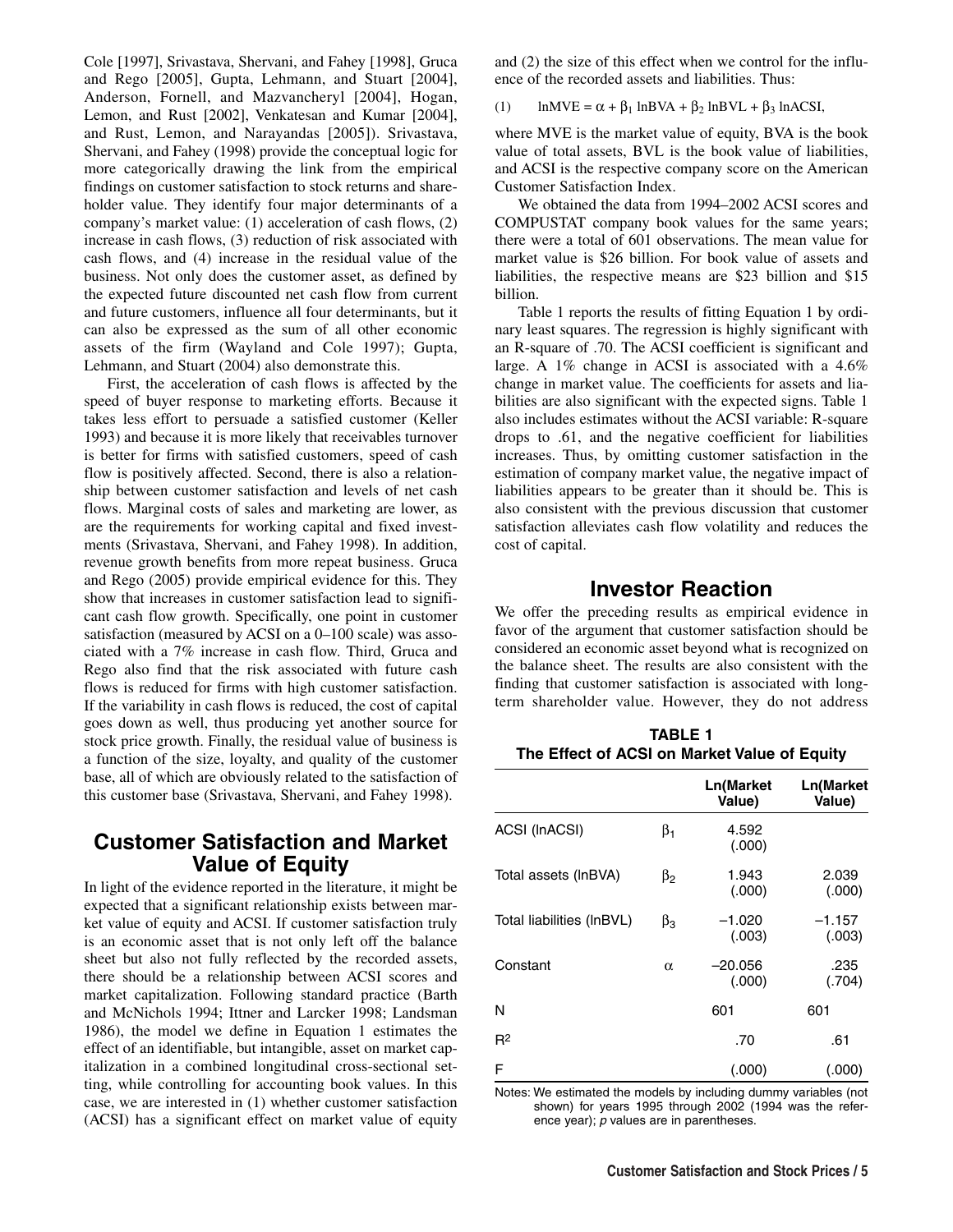whether ACSI scores provide information to investors (that is not already known to them). How then do investors react to news about customer satisfaction? Do they take advantage of customer satisfaction as a leading indicator of financial performance, or do they fail to realize the potential of the information? Is the information already factored in share prices? If, indeed, customer satisfaction is relevant to market valuation, according to efficient markets theory, new information about customer satisfaction fluctuations should be instantly reflected in stock prices. That is, all else being equal, investors should reward firms with increased market capitalization as news about the improved value of firms' customer relationships becomes available. Conversely, news about deteriorating customer relationships should have the opposite effect.

Such reasoning is in concert with financial valuation theory in that customer relationships can be expressed in terms of net present value (Blattberg and Deighton 1996; Hogan et al. 2002; Rust and Keiningham 1994; Venkatesan and Kumar 2004). In competitive markets, the value of satisfied customers should be worth more than the value of dissatisfied customers.

However, the picture is more complicated. There are reasons for suggesting that investors may not react in a predictable fashion, and there are circumstances in which stock prices drop as a result of news about increasing customer satisfaction. Although such a reaction might be at odds with how capitalistic markets should function, consumer market imperfections (which may be unknown) make it difficult to anticipate capital market reactions to customer satisfaction news. First, investors may react negatively to news about rising customer satisfaction if they believe that the firm is giving away too much surplus to the buyers. The aggregate surplus that consumers receive from goods and services is a measure of consumer welfare, but the difference between the maximum price a buyer is willing to pay and the actual price is also something that investors may want to capture. Investors would be more likely to consider an increase in consumer surplus in a negative light if the buyer's switching costs were significant, if there was a high degree of product differentiation, or if there was some level of monopoly power.

Second, investors may also take an unkind view of improvements in customer satisfaction for firms that already have substantial leads over their competition. If customers of competing firms were much less satisfied, the marginal return of improving customer satisfaction further might be called into question. Certainly, it would be difficult to ignore economic laws of diminishing returns for the investment in any economic asset, regardless of its status on the balance sheet.

Third, and related to the preceding two points, the marginal cost of improving customer satisfaction may be too high. This is particularly relevant for services, especially those that are labor intensive. For example, it has been shown (Anderson, Fornell, and Rust 1997) that productivity and customer satisfaction are not always compatible in the service sector. Improved customer satisfaction may come at the expense of productivity, and vice versa. Such a trade-off between productivity and customer satisfaction may also

contribute to unfavorable market reactions to news about customer satisfaction improvements.

Fourth, there is the possibility of a "reverse causality effect." Customer defection can have a positive effect on average customer satisfaction simply because the departing customers were the most dissatisfied. Customers who remain are less likely to be as discontented. Instead of benefiting from improved satisfaction, the company simply retains a smaller group of (somewhat more satisfied) customers, but often with reduced sales and profits as a result. Note that this effect is not the result of consumer market imperfections. Indeed, it is more likely to occur in fluid markets with low switching barriers and no monopoly power.

Fifth, issues of timing and expectations complicate the matter further. The ACSI measures each company once a year. Although the measurement is cumulative in the sense that it aims to capture all relevant customer experience (with the product or service) to date, it is possible for changes in customer satisfaction to occur and to have an effect on buyer behavior (with implications on revenues and profits) in periods between measurements. It is also difficult to ascertain market expectations about customer satisfaction. A firm's improved ACSI scores may be viewed as negative if the firm was expected to show a greater degree of improvement, and vice versa. Sources of such expectations may be difficult to identify; they may include corporate announcements about additional investments in consumer service, the hiring of more frontline personnel, investments in information technology and customer relationship management systems (Krishnan et al. 1999; Mithas, Krishnan, and Fornell 2005a, b; Prahalad, Krishnan, and Mithas 2002; Rai, Patnayakuni, and Patnayakuni 2006; Sambamurthy, Bharadwaj, and Grover 2003; Srinivasan and Moorman 2005), and a host of things that may affect customer satisfaction.

For all these reasons, it is not easy to predict stock market reactions to news about customer satisfaction for individual companies. It would not be enough to appeal to capitalistic market theory without consideration of an assortment of market conditions. Even if the relevant characteristics were observed and properly assessed, the effect may be confounded by the shape of the satisfaction response curve, by the firm's location on the curve, or by the reverse causation phenomenon. Thus, even if investors do not react to news about customer satisfaction, share prices may still be unbiased. Only if it is possible to use ACSI information to discover mispriced stocks consistently over time and invest accordingly (and thus beat the market) can the question about possible pricing bias be addressed. Accordingly, we conduct both an event study and portfolio studies. We begin with the event study.

We estimate the rate of return on stock price of firm j on day t with the following market model:

(2) 
$$
R_{jt} = \alpha_j + \beta_j R_{mt} + \varepsilon_{jt},
$$

where  $R_{it}$  is the rate of return on the common stock of the jth firm on day t,  $R<sub>mt</sub>$  is the market rate of return using the Standard & Poor's (S&P) 500 composite index on day t,  $\alpha_i$ is an intercept,  $\beta_i$  is a slope parameter that measures the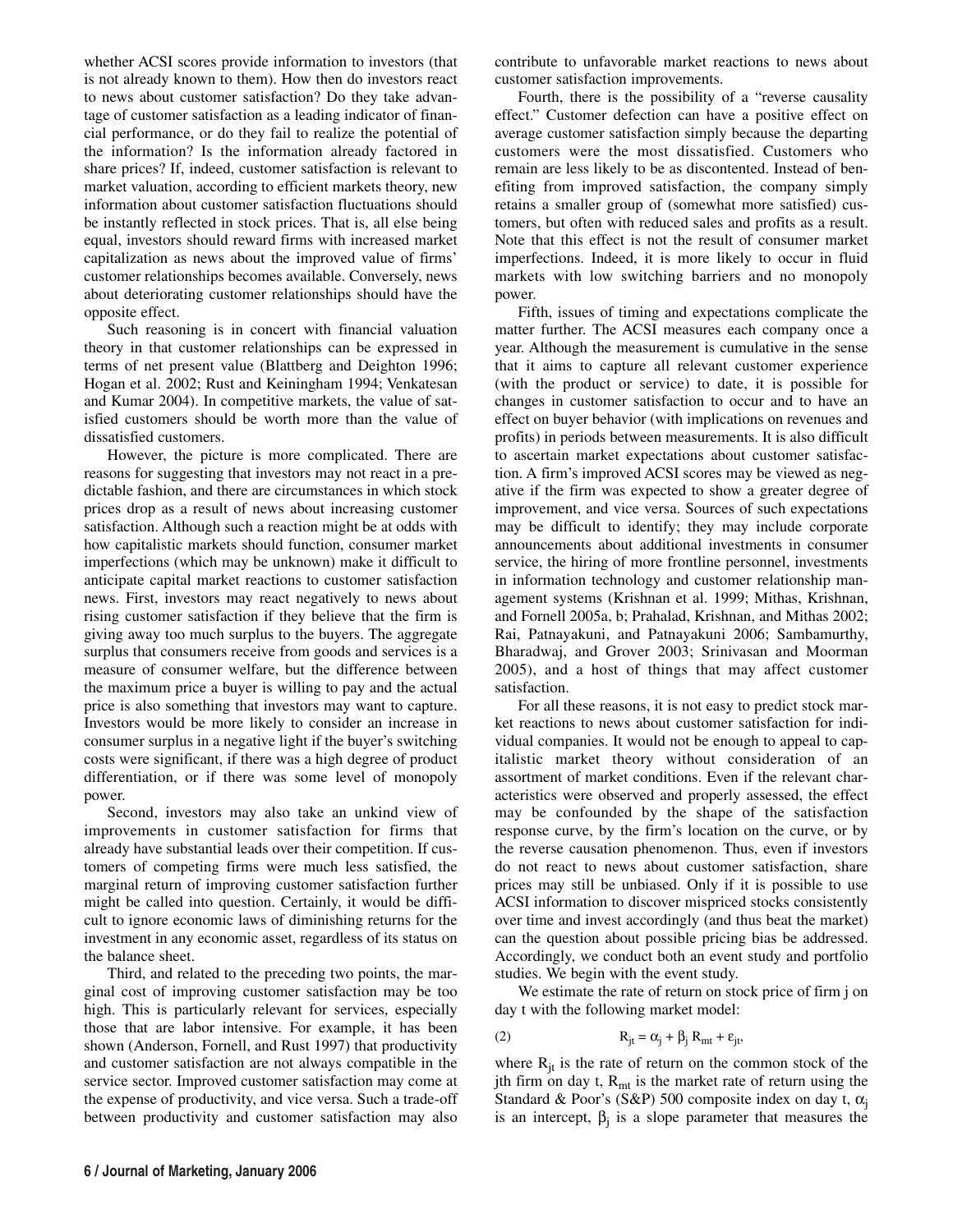sensitivity of  $R_{it}$  to the market index, and  $\varepsilon_{it}$  is a disturbance term with the usual ordinary least squares properties. The S&P 500 is a capitalization weighted index based on a broad cross-section of the market and has been used in several previous event studies (MacKinlay 1997).

We use the market model (Equation 2) to estimate the abnormal return for the common stock of firm j on day t, such that

(3) 
$$
AR_{jt} = R_{jt} - (\alpha_j + \beta_j R_{mt}).
$$

On the basis of recommended guidelines and commonly used practice, we specified the length of the estimation period as 255 days, ending 46 days before the event date (Cowan 2003; McWilliams and Siegel 1997).

We averaged daily abnormal returns using the closing price at the day of the release over the sample of N firms to yield cumulative abnormal returns:

(4) 
$$
CAR_{T_1 T_2} = \frac{\sum_{j=1}^{N} \sum_{t=T_1}^{T_2} AR_{jt}}{N},
$$

where  $T_1$  and  $T_2$  correspond to the first and last days of the event period.

Because the sampling distribution of abnormal returns tends to be skewed and leptokurtic (Brown and Warner 1985; Corrado 1989; Lyon, Barber, and Tsai 1999; McWilliams and Siegel 1997), we used bootstrapping for all significance tests. Use of bootstrapped test statistics provide a more robust assessment of the statistical significance of the results of the event study and is becoming increasingly common in academic studies (Chatterjee, Richardson, and Zmud 2001).

It is well known that event studies benefit considerably from a precise definition of the event period (Barclay and Litzenberger 1988; Brown and Warner 1985; Dyckman, Philbrick, and Jens 1984). As for the ACSI, there is an exact announcement day. Thus, we specify a one-day event period. A short event period leads to more efficient estimation because it reduces the possibility of other factors affecting the returns. It also increases the power of the statistical tests.

As we indicated previously, we defined the event as the ACSI announcement for a firm as (simultaneously) published in *The Wall Street Journal* and on the ACSI Web site. Because the *The Wall Street Journal* is a daily publication, it seems reasonable to consider the day the ACSI announcement is published in *The Wall Street Journal* as the day when "the event" occurs. The included events range from the second quarter of 1999 to the third quarter of 2002.2

Following recommended practice (MacKinlay 1997), we set up controls so that the customer satisfaction news

would not be confounded with other news items over the same period. We collected all firm-related news items five calendar days before and after the event date from leading sources: PR Newswire, Dow Jones, and Business Wire. We excluded from the analysis events with announcements regarding mergers and acquisitions, spin-offs, stock splits, chief executive officer and chief financial officer changes, layoffs, restructurings, earnings announcements, and lawsuits. In total, after we eliminated the events with confounded news items during the event windows, the data consisted of 161 events for 89 companies for which stocktrading data were available for the study period. For manufacturing firms, there were 48 events of rising ACSI scores; for service firms, the corresponding number was 32. There were 41 events with decline in ACSI for manufacturing and 40 for services. The results appear in Table 2.

Although the combined samples for manufacturing and services changed in the direction of higher stock prices for firms with an increase in ACSI and lower prices for firms with a decrease in ACSI, these effects are too weak to be distinguished from chance variation. The results for service firms are also contradictory; that is, share prices increased regardless of the direction of the change in ACSI.

These results are fairly consistent with the findings of Ittner and Larcker (1998). They used a longer event window of five days and found no significant effects of ACSI news. For a ten-day window, they reported close to significant (at the 10% level) abnormal returns but only after they deleted outliers (still 97%–98% of the variance in the abnormal returns remained unexplained). Note that Ittner and Larcker were forced to use cross-sectional analysis (because of the limited amount of data available at the time), and thus their results cannot be used to test the effect of ACSI on changes in stock prices (Lambert 1998).3

3Although it seems unlikely that the ACSI information would trickle out slowly or that investors would simply wait before acting on the information, we also calculated cumulative abnormal returns for a 5-day window following the release date. Again, the null hypothesis of zero abnormal returns cannot be rejected. A final test checks for the possibility of prior leakage of information. The ACSI results were routinely provided under embargo to the public relations and market research units of corporate subscribers

#### **TABLE 2 Abnormal Returns For ACSI News Announcements**

| Type of<br><b>News</b> | <b>Firm Type</b>              | N  | <b>Event Day</b><br><b>Abnormal</b><br><b>Returns</b> |
|------------------------|-------------------------------|----|-------------------------------------------------------|
| Increase<br>in ACSI    | Manufacturing<br>and services | 80 | .34                                                   |
|                        | Manufacturing                 | 48 | .01                                                   |
|                        | Services                      | 32 | .85                                                   |
| Decrease<br>in ACSI    | Manufacturing<br>and services | 81 | $-.17$                                                |
|                        | Manufacturing                 | 41 | -.54                                                  |
|                        | Services                      | 40 | .20                                                   |

Notes: None of the abnormal returns are significant at the 5% level based on nonparametric bootstrapped tests (two tailed).

<sup>2</sup>Although ACSI has measured customer satisfaction since 1994, before the second quarter of 1999, the results were published once a year in *Fortune* magazine, making it difficult to pinpoint the event date because readers received the magazine on different dates. For example, Ittner and Larcker's (1998) study used a much longer event window (five and ten days) in their analysis of the effect of the *Fortune* publication.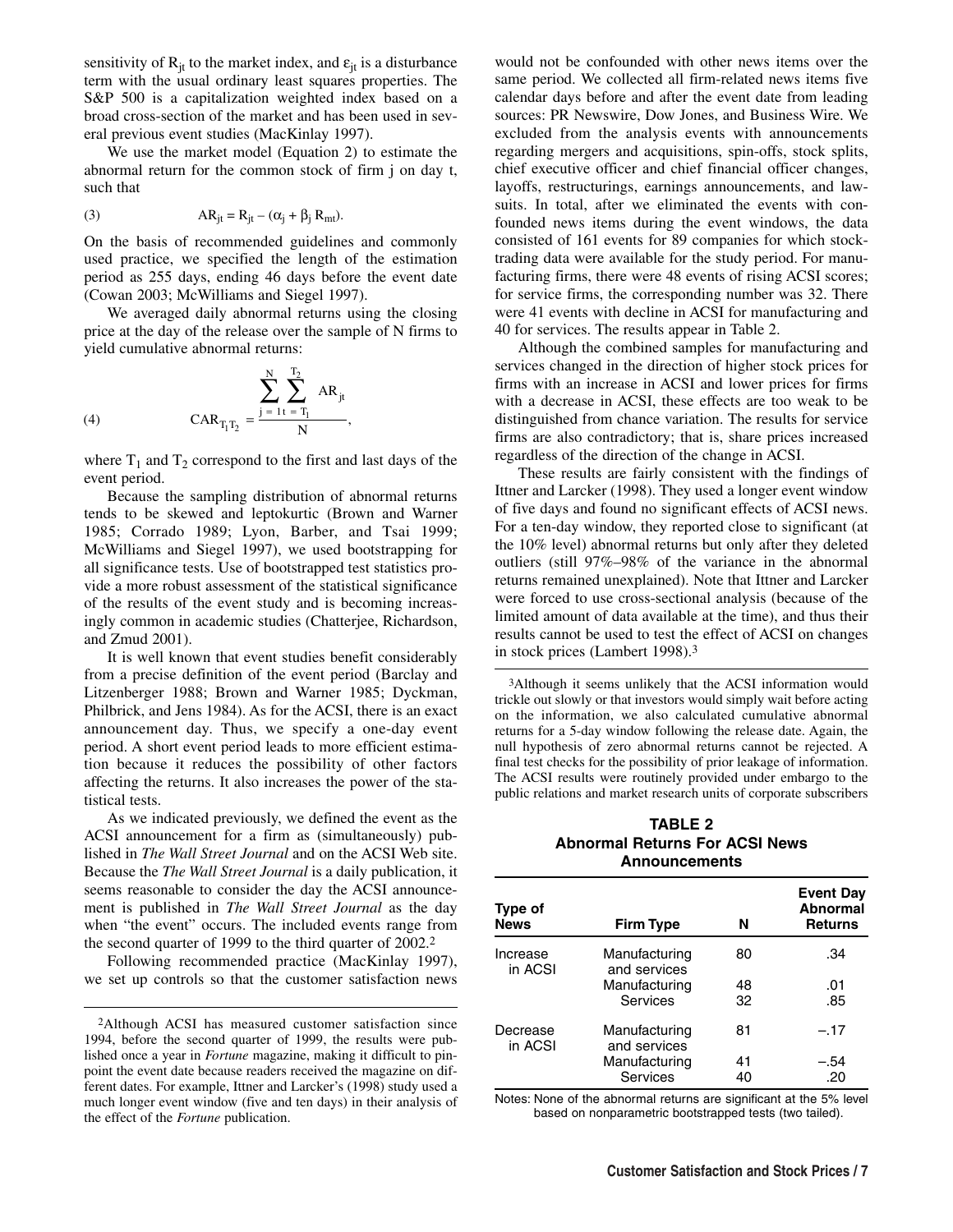# **Portfolio Studies**

The finding that news about customer satisfaction does not move stock prices, even though customer satisfaction is statistically significant with respect to market valuation, is not necessarily contradictory to efficient markets theory. It would still be possible that stock prices fully and quickly reflect all available information. It is also possible that firms with highly satisfied customers generate higher profits. Under efficient markets theory, however, it would not be possible to develop trading strategies based on ACSI information that consistently earn excess returns.

As a way to test this, we consider two stock portfolios based on ACSI data. The first is a hypothetical paper portfolio with simple trading rules. The second is a real-world portfolio. Both tests have pros and cons. However, their combination leads to more powerful analyses. The major advantage of the paper portfolio is that the trading rules are clear and explicit. In addition to there being no theoretical basis for simulating various permutations of the trading strategy, its major disadvantage is that it is hypothetical and back tested with perfect hindsight.

For the real-world portfolio, these advantages and disadvantages are reversed. Actual trading involves many details regarding timing, size of investments, number of holdings, rebalancing, and so forth, that are not always precisely determined by static and explicit decision rules. In many ways, the situation is similar to case studies of organizations for which theoretical specificity must give way to realism. Yet this is also the benefit of a real-world portfolio: It presents authentic investments and actual results.

Most important, however, paper portfolio and the actual portfolio share a critical aspect: Both rely solely on ACSI data. No other type of data or additional information was considered in any of the investment decisions. Although details may vary between the portfolios, and assuming an absence of contemporaneous underlying share price determinants that covary with ACSI (we discuss this further subsequently), it would be difficult to attribute the results to sources other than customer satisfaction.

Because the market does not immediately respond to changes in ACSI, it seems reasonable to base the strategy on both levels (because they do not appear to be fully impounded in the market price) and changes (because they do not appear at all to be impounded in the market price). To have a diversified portfolio of reasonable size, we selected firms in the top 20% of ACSI (relative to their competition). In line with Jones and Sasser (1995) and Ittner and Larcker (1998), who find that low levels of customer satisfaction appear to have less of an impact, we also made the selection conditional on the requirement of being above the ACSI national average.

Because ACSI scores for each individual firm are updated once a year, we purchased shares (using the closing price) the day the ACSI results were announced and held them for a year or longer. If we picked a stock the first year,

we examined its inclusion in the portfolio again the following year. If it met the criteria of being in the top 20% and above the national (average) ACSI level, we held it for another year and then subjected it to the same test. If it failed the criteria, we sold it. We applied the same principle for all stocks. If we did not pick a stock the first year, we reexamined it for inclusion the next year, and so on. This trading strategy led to a portfolio of 20 companies in 1997 and 20 in 1998, and there were 26 companies at the conclusion of the test on May 21, 2003.

Between February 18, 1997, and May 21, 2003, a period when the stock market had both ups and downs, the portfolio generated a cumulative return of 40% (with dividends and transaction costs excluded but after stock splits, if any, were adjusted). It outperformed the Dow Jones Industrial Average (DJIA) by 93%, the S&P 500 by 201%, and NASDAQ by 335%. Figures 1–3 show the cumulative returns over time.

The results suggest that customer satisfaction pays off in up-markets and down-markets. When the stock market grew, the stock prices of many firms with highly satisfied customers grew even more. The only exception occurred at the peak of the stock market bubble in 1999, when NAS-DAQ and the S&P 500 generated short-lived, but higher, returns. When the stock market dropped in value, the stock prices of firms with highly satisfied customers seemed to have benefited from some degree of insulation.

Although the trading rules barred all information beyond ACSI, could there be competing explanations for the findings? We examine the possibilities. First, and regardless of whether efficient markets theory holds, it is difficult to beat the market. Most professional stock pickers do not, and the chance probability of consistent excess returns is minute. Second, there are theoretical underpinnings behind these returns that are bolstered by empirical





aFebruary 18, 1997, through May 21, 2003.

and to *The Wall Street Journal* about two weeks before the release. That corresponds to 10 additional trading days before the event. Again, the results are not significant. The results of 5-day and 15 day analyses appear in the Appendix.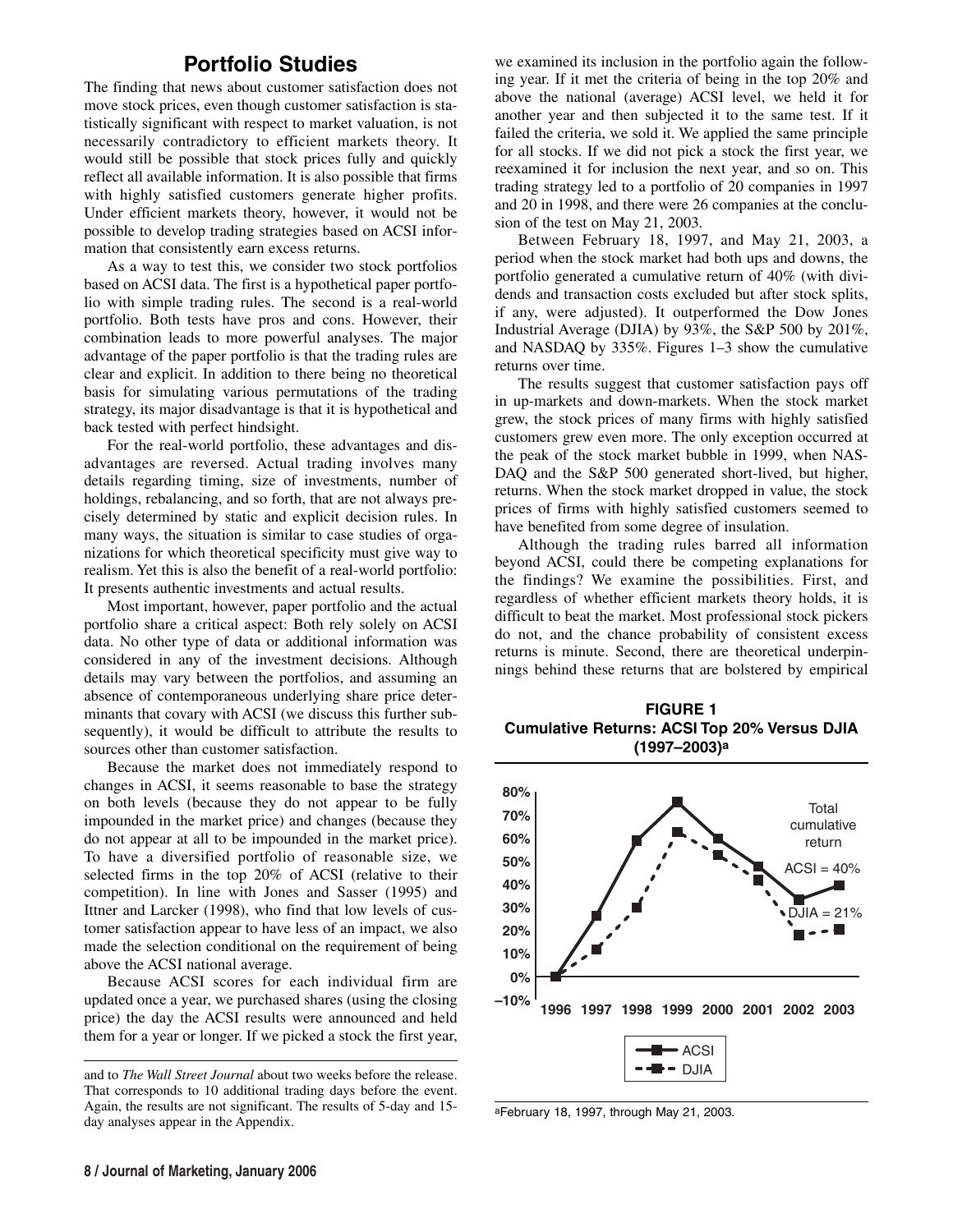

aFebruary 18, 1997, through May 21, 2003.

findings in the marketing literature. Third, the abnormal returns are not due to compensation for risk. The beta risk associated with the portfolio is .78 and thus is substantially less than market.4 Fourth, there is no known ACSI covariate that accounts for the results. Firms are included in ACSI on the basis of size (Fornell et al. 1996), and the ACSI aggregate should approximately mirror large cap indexes (e.g., DJIA). There is no reason to suspect that the top 20% of ACSI firms would have the same performance as the bottom 80%. To verify this empirically, we collected stock price data for all ACSI firms. The cumulative return for the bottom 80% portfolio was 20.4%, which is virtually identical to that of the DJIA (21%), thus ruling out selection criteria as a covariate of the stock performance. Because bookto-market ratios are sometimes mentioned as possible predictors of long-term abnormal stock returns (Fama and French 1992), we compared these ratios as well. For the top 20%, the book-to-market ratio was .41 for the full time period. The corresponding ratio for the bottom 80% was .42. Finally, we examined the "size effect." It has been shown that smaller firms' stocks tend to produce higher returns (Banz 1981; Bernard and Thomas 1989; Reinganum 1981). Are the top 20% of ACSI firms smaller than the bottom 80%? Consistent with the results in Table 1, the opposite is true. The average revenue for the top 20% of firms is \$37.8 billion, compared with \$26.4 billion for the bottom 80%.

Overall, these results are noteworthy because they suggest a trading strategy with high returns and low risk, based on theory and findings not in finance or economics but





aFebruary 18, 1997, through May 21, 2003.

rather in the marketing literature. Because of the magnitude of the abnormal returns, the findings are perhaps even more remarkable considering that most brokerage firms had negative abnormal returns on their stock recommendations between 1997 and 2001 (McGeehan 2001). Nonetheless, a word of caution is warranted. The results refer to a paper portfolio that is back tested. As with all such testing, there are obvious limitations. In hindsight, it may not be that difficult to find a successful trading strategy. In defense of the results, however, we note that the trading strategy used was extraordinarily simple and straightforward.

However, not all individual trades were good ones. Gateway computers is a case in point. Stock was purchased on August 21, 2000, because the company had an ACSI score of 78, which was in the top 20% of its industry and above the national average. Stock was sold on August 20, 2001, because the company dropped out of the top 20%. Over that period of time, the company's stock price fell by 84% because consumer demand for personal computers declined sharply. As we discussed previously, there may be many reasons that the trading strategy may not work for each individual company all the time. In addition, there is no reason to believe that high customer satisfaction will provide full stock market insulation if primary consumer demand falters. It may dampen the fall to some degree, but industry demand is affected by many other factors. However, from a diversified portfolio, negative industry disturbances should be counterbalanced by positive ones. To

<sup>4</sup>The beta values are relative to the S&P 500 over the entire life of the portfolio. On a year-by-year basis, the betas are .72 (1997), .75 (1998), .74 (1999), .75 (2000), .76 (2001), .81 (2002), and .93 (2003).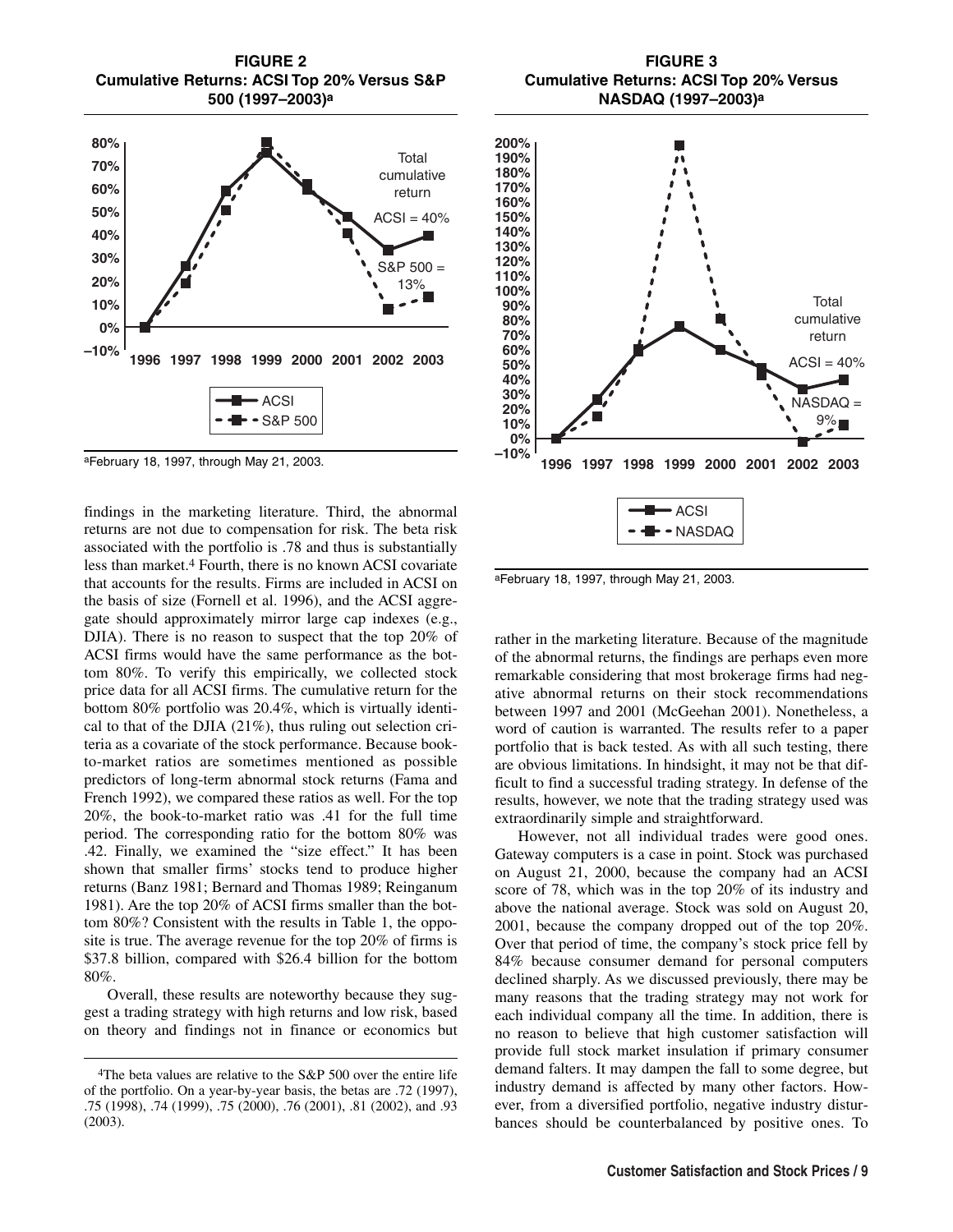some extent, the large losses made on Gateway in one period were compensated by a 47% gain in another period (1999–2000), as well as Dell Computer's return of 50% in 1998–1999 and the very large rise of the Wal-Mart (96% in 1998–1999) and Southwest Airlines (96% in 1998–1999) stocks.

Our final analysis goes from hypothetical paper trading to an actual stock portfolio of ACSI companies. Thus, it avoids the usual limitations of back testing and provides additional evidence about the strength of the relationship between customer satisfaction and stock price. As before, we considered no other data but ACSI data in the investment decisions. We took both long and short positions and based trading decisions on ACSI levels, changes, and satisfaction elasticity of demand.5 The portfolio took long positions in firms with high (above competition) and increasing (by two points or more) ACSI scores and also when the ACSI–customer retention (elasticity) estimate was above average. It took short positions when scores were low (lower than any competitor) and deteriorating (by two points or more). The short positions were generally small and ranged over time from 0% to 20% of the portfolio. We held these positions for a one-year period or more. We balanced the portfolio weighting with approximately the same dollar amount for each company at the starting point but also with consideration given to industry representation.6 We periodically rebalanced to dollar equalize the positions, and we executed trades throughout the year without attention to the date of the ACSI release.7 We reinvested dividends and included transaction costs. Trading began in April 2000, at a time just before the burst of the stock bubble from which the market, as of the end of 2004, has not yet recovered.

The portfolio generated impressive positive returns. As we show in Figure 4, it outperformed the S&P 500 each and every year during the five years since its inception, often by a considerable margin. The smallest gain relative to market was in 2000 when the S&P dropped by 12% and the ACSI portfolio dropped by 8%.8 In the following year, the portfolio gained 6%, whereas the S&P continued to fall by 13%.

7Accordingly, some trades were executed subsequent to the ACSI release date (approximately 70%), and some were executed before that date. Because there was no announcement event effect, the positive returns were not helped by this timing. On the contrary, they were somewhat handicapped. The cumulative return for the portfolio for all the event days (using the closing price of the day of the ACSI release), through February 2003, was –1.6%. The DJIA and S&P 500 did somewhat better at +.5% and +.6%, respectively. All trades subsequent to February 2003 were executed after the ACSI release.

8The 2000 results do not represent the full year. They reflect the starting date of the portfolio (April 11, 2000).

With the exception of 2002, when the S&P fell by 23% and the ACSI portfolio fell by 5%, there have been large gains: 36% in 2003 (versus 26% for the S&P) and 32% in 2004 (versus 9% for the S&P). On a cumulative basis (Figure 5),

#### **FIGURE 4 Yearly Performance of ACSI Portfolio and S&P 500 (2000–2004)a**



aApril 11, 2000, through December 31, 2004.





aApril 11, 2000, through December 31, 2004.

<sup>5</sup>For discussions on this type of elasticity, see Fornell (1992) and Anderson, Fornell, and Mazvancheryl (2004).

<sup>6</sup>The ACSI includes many utilities. To compensate, each utility in the portfolio received only half of the dollar amount invested in nonutility companies.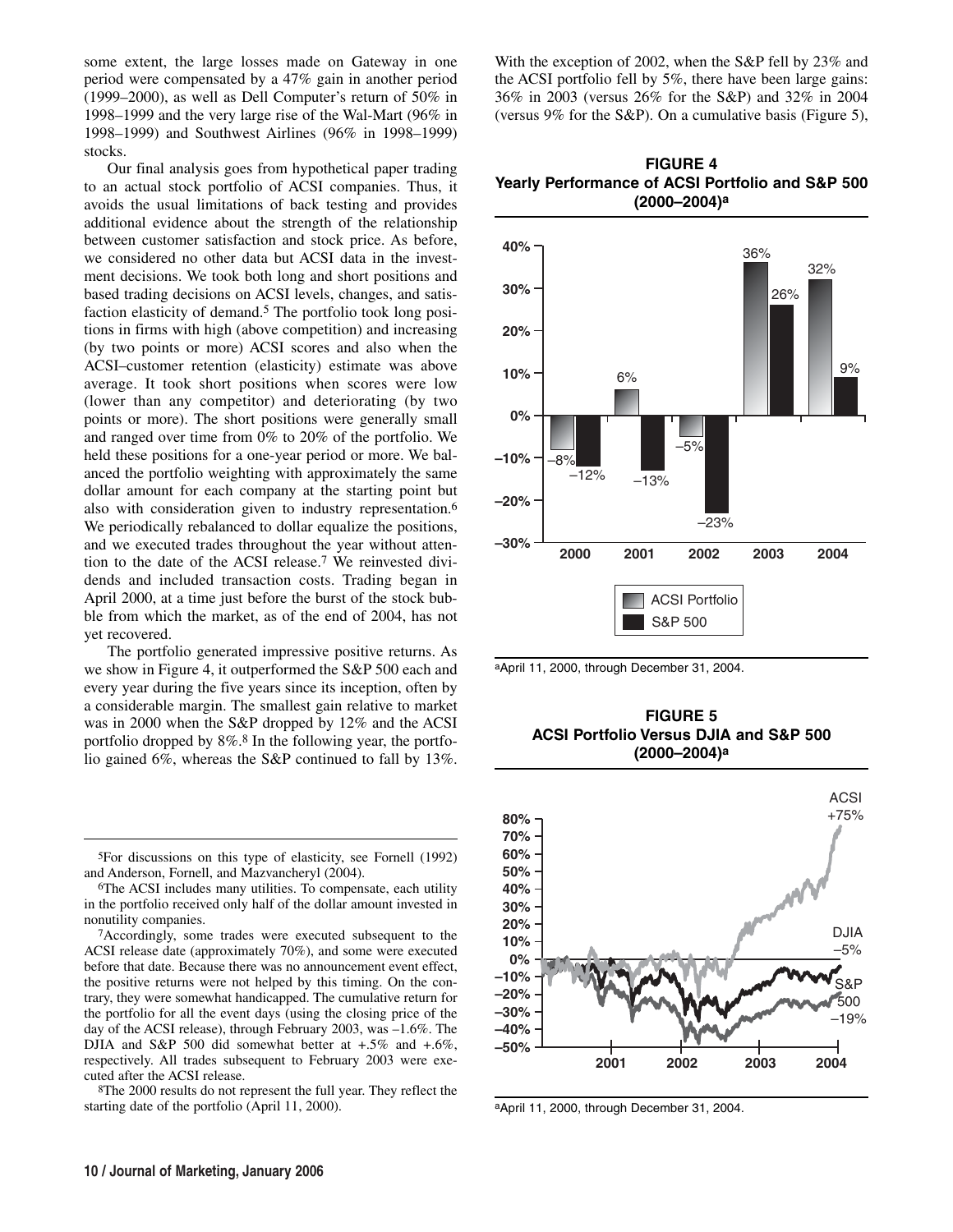the ACSI portfolio gained 75%, compared with a loss of 19% for the S&P 500. The DJIA did slightly better at –4%.9

As with the previous portfolio study, these returns are not associated with higher risk. The betas for the real-world portfolio are equivalent to the paper portfolio. The mean beta risk for all years was .77 relative to the S&P and .76 relative to the DJIA. On an annual basis, the beta risk of the portfolio was consistently below market.10

Similar to the hypothetical paper version, share prices for firms that did well on ACSI rose faster than the market and dropped at a slower rate. However, short selling produced weaker returns (less than 3% of the total), implying asymmetric impacts from high versus low customer satisfaction. However, it would be premature to conclude on the basis of this finding alone that the market rewards high customer satisfaction more than it punishes low satisfaction. Additional studies would be necessary to draw such a conclusion.

## **Discussion**

By any standard, the results of the studies we report herein are extraordinary. Not only do they show that investments based on customer satisfaction produce sizable excess returns, but they also upset the basic financial principle that assets producing high returns carry high risk. The price of any financial asset is determined by the current value of the future cash payments it generates, discounted to compensate for risk and cost of capital. The economic value of satisfied customers seems to be systematically undervalued, even though these customers generate substantial net cash flows with low volatility. Firms that do better than their competition in terms of satisfying customers (as measured by ACSI) generate superior returns at lower systematic risk. Similar security mispricings, but on a much lower scale, have been found in related situations with respect to quality awards announcements (Hendricks and Singhal 2001) and marketing investments (Penman and Zhang 2001), but most discoveries of security mispricings point to "overpricing" (Shiller 2000). Under the assumption of efficient markets theory, if information about customer satisfaction is relevant to a company's future economic performance, it should be factored into the company's stock price such that it would not be possible to earn economic profits by trading on this information. Yet we show that this is indeed possible. However, this does not imply a wholesale rejection of efficient markets theory. There have been many documented anomalies over the years (e.g., the January effect, the small-

firm effect, the Monday effect, the post-earningsannouncement drift). Most of them have since disappeared. Whether that will be the case with the customer satisfaction effect is yet to be determined, but it is less likely because, with the exception of the public release of ACSI and contrary to the January effect and others, the information is not costless and requires more sophisticated measurement technology than firms typically use today (Ittner and Larcker 2003). Because investments based on customer satisfaction may not be publicly known, it would also be much more difficult to verify a possible demise. According to Gupta, Lehmann, and Stuart (2004), financial analysts have yet to give more than scant attention to off-balance-sheet assets, even though these assets may be key determinants of a firm's market value. By using a discounted cash flow analysis for estimating the value of customer relationships, Gupta, Lehmann, and Stuart find that some companies were potentially mispriced, whereas others were not.

Taken as a whole, the conclusion from these analyses is that though firms with highly satisfied customers usually generate positive abnormal returns, news about changes in customer satisfaction does not have an effect on stock prices. In other words, the primary thesis behind capitalist markets and marketing theory is borne out, but not without reservations about efficient (equity) markets theory. Specifically, there seem to be imperfections with respect to the time it takes for stock markets to reward firms that do well by their customers and to punish firms that do not. In the wake of accounting scandals, the bursting of the stock market bubble, and the continued weakening of the relationship between balance sheet assets and future income, it would be in the interest of securities research to pay closer attention to customer satisfaction and the strength of customer relationships. For marketing managers, it is clear that the cost of managing customer relationships and the cash flows they produce is fundamental to value creation.

The principal short-term impact of the findings may be to boost security analysts' demand for customer satisfaction information. If history is a guide, however, it will be difficult for analysts to separate the "good" from the "bad" and the relevant from the irrelevant when it comes to this type of information. This will be a serious challenge because recent experience with valuing intangible assets did not turn out well. Just before the stock market bubble burst, Wall Street seemed enamored with customer metrics, most of which had dubious connections to economic value creation and large losses in shareholder wealth as a result. Thus, a more prudent approach might be expected this time, but appropriate prudence does not suggest eschewing customer metrics altogether, which more or less seems to be the case for securities research today.11 Rather, the quality of measurement and economic relevance should dictate how these metrics should best be used. For example, although customer satisfaction is strongly related to economic value

<sup>9</sup>Because the portfolio includes reinvested dividends and transaction costs, the comparison with market indexes is not exactly "apples to apples," but the gains relative to market are much greater than the net effects from dividends and transaction costs. For example, with dividends and transaction costs included, the average diversified stock portfolio rose only 1% according to Lipper Research over the same time period.

<sup>10</sup>The year-to-year ACSI portfolio betas relative to the DJIA are .87 (2000), .67 (2001), .74 (2002), .82 (2002), and .84 (2004). The year-to-year ACSI portfolio betas relative to the S&P 500 are .83 (2000), .73 (2001), .72 (2002), .82 (2003), and .87 (2004).

<sup>11</sup>This is not to suggest that all securities analysts completely ignore customer satisfaction. For example, Merrill Lynch and Morgan Stanley have written reports on it, and in general, analysts attribute the surge in Apple's stock price in late 2004 to an increase in customer satisfaction.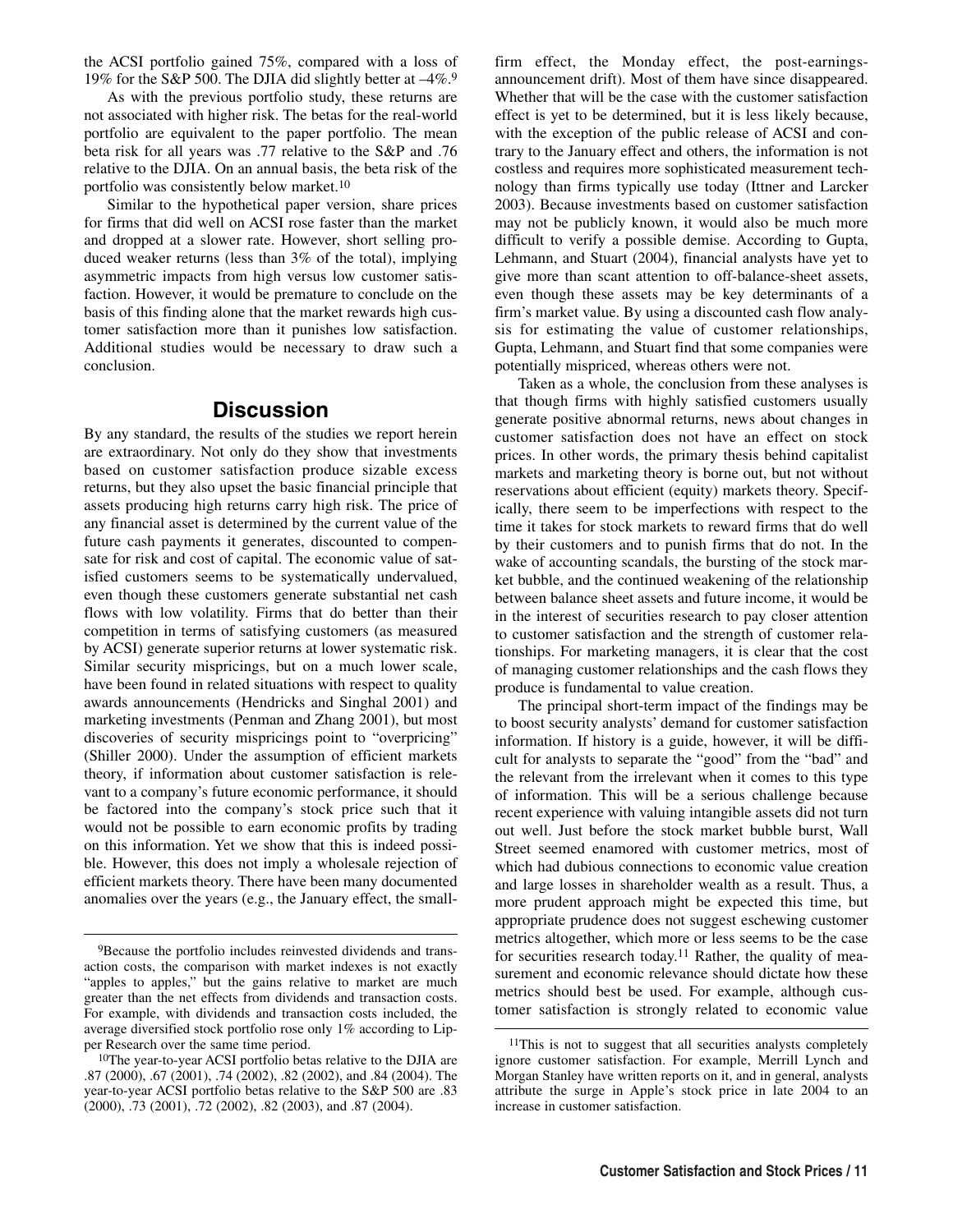creation and the (collective) customer may have information relevant to the financial prospects of the firm before investors do, this cannot be leveraged if measurement is flawed and unable to extract the information. Ittner and Larcker (2003) find that most companies' measurement methodologies for customer satisfaction are "mindless," misleading, and too primitive to be useful. This state of affairs is unlikely to change unless shareholders, corporate boards, and investors put more pressure on companies to account for intangible assets more effectively. If accounting were to include information about the health of the firm's customer relationships, investors would have a better understanding of the link between the firm's assets and its capacity to generate shareholder wealth, and managers would be compensated accordingly. Corporate governance would benefit as well.

If investors were to use capital more expediently to encourage firms to strive for higher levels of customer satisfaction and better quality of measurement, there would be many beneficiaries. Consumers would be better off. As consumer and equity markets become more synchronized, their joint influence may contribute to less misallocation of capital, quicker deflation of stock market bubbles (see Figures 1–3), fewer cases of security mispricings, and a better functioning of markets in general.

Although investors fail to realize the relevance of ACSI news and equity markets exhibit imperfections in this regard, the results of this study affirm the workings of free capitalistic markets with respect to the relationship between consumer utility and the flow of investment capital.

Although it takes a while for equity markets and consumer markets to exercise their joint power, the finding that customer satisfaction and stock prices eventually move together suggests that most markets get it right in the long run. They apparently offer meaningful consumer choice, and short-term fluctuations and other exceptions notwithstanding, sellers may take comfort that they will (eventually) be rewarded for treating customers well and that they risk punishment for treating customers poorly.

| <b>APPENDIX</b>                                     |  |  |  |  |  |
|-----------------------------------------------------|--|--|--|--|--|
| <b>Five and Fifteen Days of Cumulative Abnormal</b> |  |  |  |  |  |
| <b>Returns (CAR) for ACSI News Announcements</b>    |  |  |  |  |  |

| Type of<br><b>News</b> | <b>Firm Type</b>              | N  | <b>CAR</b><br>5-Day<br>Window | CAR<br>$15-Dav$<br>Window |
|------------------------|-------------------------------|----|-------------------------------|---------------------------|
| Increase<br>in ACSI    | Manufacturing<br>and services | 80 | 1.85                          | $-.95$                    |
|                        | Manufacturing                 | 48 | .98                           | 1.23                      |
|                        | Services                      | 32 | 3.15                          | -4.22                     |
| Decrease               | Manufacturing                 |    |                               |                           |
| in ACSI                | and services                  | 81 | $-22$                         | $-1.65$                   |
|                        | Manufacturing                 | 41 | $-.78$                        | $-2.72$                   |
|                        | Services                      | 40 | .36                           | $-.55$                    |

Notes: None of the cumulative abnormal returns are significant at the 5% level based on nonparametric bootstrapped tests (two tailed).

### **REFERENCES**

- Aaker, David A. and Robert Jacobson (1994), "The Financial Information Content of Perceived Quality," *Journal of Marketing Research*, 31 (May), 191–201.
- Ambler, Tim, C.B. Bhattacharya, Julie Edell, Kevin Lane Keller, Katherine N. Lemon, and Vikas Mittal (2002), "Relating Brand and Customer Perspectives on Marketing Management," *Journal of Service Research*, 5 (1), 13–25.
- Anderson, Eugene W. (1996), "Customer Satisfaction and Price Tolerance," *Marketing Letters*, 7 (3), 19–30.

———, Claes Fornell, and Donald R. Lehmann (1994), "Customer Satisfaction, Market Share, and Profitability: Findings from Sweden," *Journal of Marketing*, 58 (July), 53–66.

———, ———, and Sanal K. Mazvancheryl (2004), "Customer Satisfaction and Shareholder Value," *Journal of Marketing*, 68 (October), 172–85.

-, and Roland T. Rust (1997), "Customer Satisfaction, Productivity, and Profitability: Differences Between Goods and Services," *Marketing Science*, 16 (2), 129–45.

and Mary W. Sullivan (1993), "The Antecedents and Consequences of Customer Satisfaction for Firms," *Marketing Science*, 12 (2), 125–43.

Banz, R. (1981), "The Relationship Between Return and Market Value of Common Stocks," *Journal of Financial Economics*, 9 (March), 3–18.

- Barclay, M.J. and R.H. Litzenberger (1988), "Announcement Effects of New Equity Issues and Use of Intraday Price Data," *Journal of Financial Economics*, 21 (1), 71–99.
- Barth, M.E. and M.E. McNichols (1994), "Estimation and Market Valuation of Environmental Liabilities Relating to Superfund

Sites," *Journal of Accounting Research*, 32 (Special Issue), 177–209.

- Bell, David, John Deighton, Werner J. Reinartz, Ronald T. Rust, and Gordon Swartz (2002), "Seven Barriers to Customer Equity Management," *Journal of Service Research*, 5 (1), 77–85.
- Berger, Paul D., Ruth N. Bolton, Douglas Bowman, Elten Briggs, V. Kumar, A. Parasuraman, and Creed Terry (2002), "Marketing Actions and the Value of Customer Assets: A Framework for Customer Asset Management," *Journal of Service Research*, 5 (1), 39–54.

Bernard, V.L. and J.K. Thomas (1989), "Post-Earnings Announcement Drift: Delayed Price Response or Risk Premium," *Journal of Accounting Research*, 27, 1–36.

Blattberg, Robert C. and John Deighton (1996), "Manage Marketing by the Customer Equity Test," *Harvard Business Review*, 74 (July–August), 136–44.

Bolton, Ruth N. (1998), "A Dynamic Model of the Duration of the Customer's Relationship with a Continuous Service Provider: The Role of Satisfaction," *Marketing Science*, 17 (1), 45–65.

-, P.K. Kannan, and Matthew D. Bramlett (2000), "Implications of Loyalty Program Membership and Service Experiences for Customer Retention and Value," *Journal of the Academy of Marketing Science*, 28 (1), 95–108.

———, Katherine N. Lemon, and Peter C. Verhoef (2004), "The Theoretical Underpinnings of Customer Asset Management: A Framework and Propositions for Future Research," *Journal of the Academy of Marketing Science*, 32 (July), 271–92.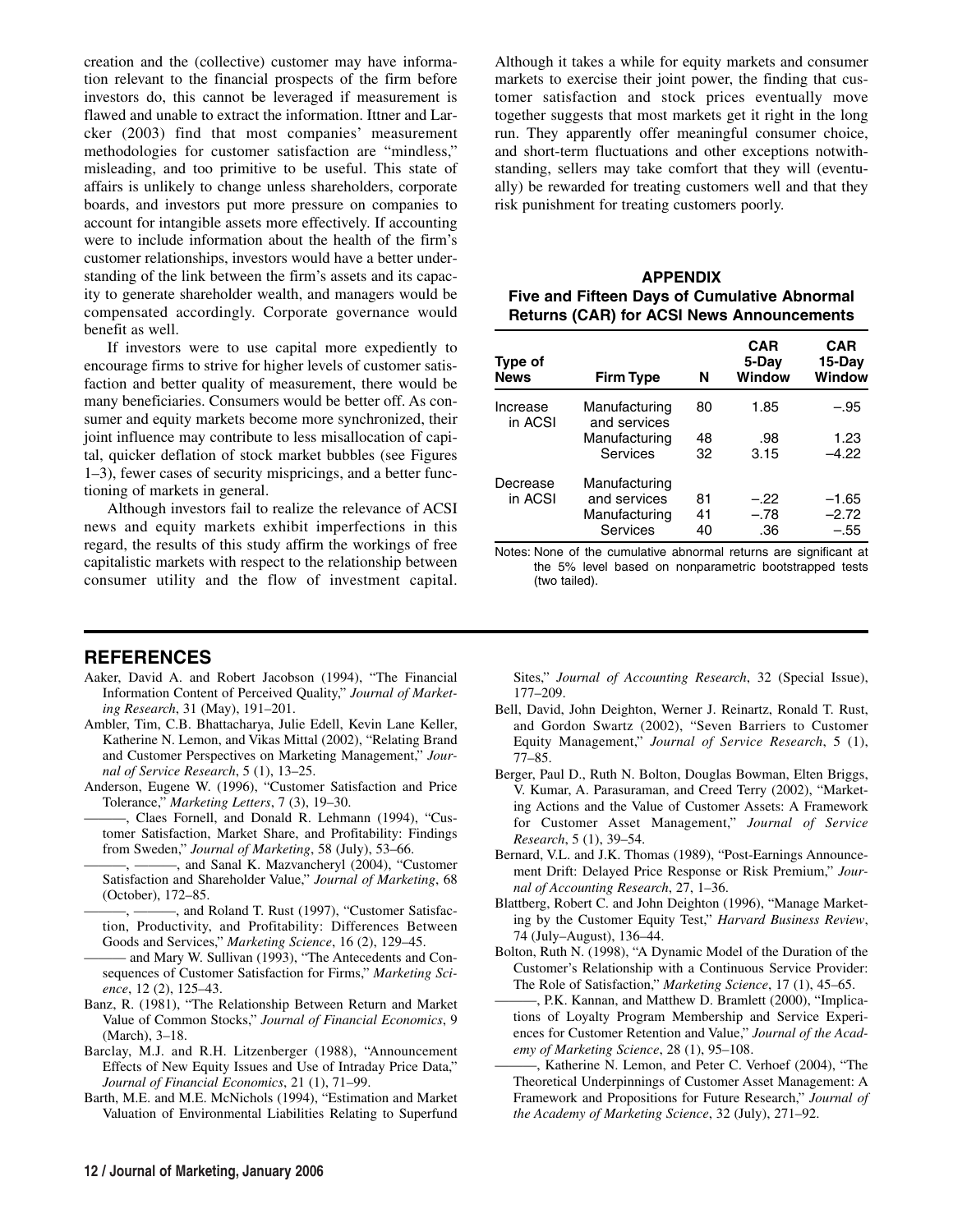- Brown, Stephen J. and Jerold B. Warner (1985), "Using Daily Stock Returns: The Case of Event Studies," *Journal of Financial Economics*, 14 (1), 3–31.
- Bursk, Edward C. (1966), "View Your Customers as Investments," *Harvard Business Review*, 44 (May–June), 91–94.
- Capon, Noel, John U. Farley, and Scott Hoenig (1990), "Determinants of Financial Performance: A Meta-Analysis," *Management Science*, 36 (10), 1143–59.
- Chatterjee, Debabroto, Vernon J. Richardson, and Robert W. Zmud (2001), "Examining the Shareholder Wealth Effects of Announcements of Newly Created C.I.O. Positions," *MIS Quarterly*, 25 (1), 43–70.
- Corrado, Charles J. (1989), "A Nonparametric Test for Abnormal Security-Price Performance in Event Studies," *Journal of Financial Economics*, 23 (2), 385–95.
- Cowan, Arnold R. (2003), *Eventus 7.5 User's Guide*. Ames, IA: Cowan Research LC.
- Dyckman, T., D. Philbrick, and J.S. Jens (1984), "A Comparison of Event Study Methodologies Using Daily Stock Returns: A Simulation Approach," *Journal of Accounting Research*, 22 (Supplement), 1–30.
- Fama, Eugene F. and Kenneth R. French (1992), "The Cross-Section of Expected Stock Returns," *Journal of Finance*, 47 (2), 427–65.
- Fornell, Claes (1992), "A National Customer Satisfaction Barometer: The Swedish Experience," *Journal of Marketing*, 56 (January), 6–22.
- ——— (1995), "The Quality of Economic Output: Empirical Generalizations About Its Distribution and Relationship to Market Share," *Marketing Science*, 14 (3), G203–G211.
- ——— (2001), "The Science of Satisfaction," *Harvard Business Review*, 79 (March), 120–21.
- -, Michael D. Johnson, Eugene W. Anderson, Jaesung Cha, and Barbara Everitt Bryant (1996), "The American Customer Satisfaction Index: Nature, Purpose, and Findings," *Journal of Marketing*, 60 (October), 7–18.
- and Birger Wernerfelt (1987), "Defensive Marketing Strategy by Customer Complaint Management: A Theoretical Analysis," *Journal of Marketing Research*, 24 (November), 337–46.
- and ——— (1988), "A Model for Customer Complaint Management," *Marketing Science*, 7 (Summer), 271–86.
- Garvin, David A. (1988), *Managing Quality: The Strategic and Competitive Edge*. New York: The Free Press.
- Gruca, Thomas and Lopo Rego (2005), "Customer Satisfaction, Cash Flow, and Shareholder Value," *Journal of Marketing*, 69 (July), 115–30.
- Gupta, Sunil, Donald R. Lehmann, and Jennifer Ames Stuart (2004), "Valuing Customers," *Journal of Marketing Research*, 41 (February), 7–18.
- Hendricks, Kevin B. and Vinod R. Singhal (2001), "The Long Run Stock Price Performance of Firms with Effective TQM Programs," *Management Science*, 47 (3), 359–68.
- Heskett, J.L., W.E. Sasser Jr., and L.A. Schlesinger (1997), *The Service Profit Chain: How Leading Companies Link Profit and Growth to Loyalty, Satisfaction and Value*. New York: The Free Press.
- Hogan, John E., Donald R. Lehmann, Maria Merino, Rajendra K. Srivastava, Jacquelyn S. Thomas, and Peter C. Verhoef (2002), "Linking Customer Assets to Financial Performance," *Journal of Service Research*, 5 (1), 26–38.
- ———, Katherine N. Lemon, and Ronald T. Rust (2002), "Customer Equity Management: Charting New Directions for the Future of Marketing," *Journal of Service Research*, 5 (1), 4–12.
- Ittner, C.D. and D.F. Larcker (1996), "Measuring the Impact of Quality Initiatives on Firm Financial Performance," in *Advances in the Management of Organizational Quality*, Vol. 1, Soumen Ghosh and Donald Fedor, eds. Greenwich, CT: JAI Press.
- and ——— (1998), "Are Nonfinancial Measures Leading Indicators of Financial Performance? An Analysis of Customer Satisfaction," *Journal of Accounting Research*, 36 (Supplement), 1–35.
- and ——— (2003), "Coming Up Short on Non-Financial Performance Measurement," *Harvard Business Review*, (November), 88–95.
- Jackson, Barbara Bund (1985), *Winning and Keeping Industrial Customers: The Dynamics of Customer Relationships*. Lexington, MA: Lexington Books.
- Jones, Thomas O. and W. Earl Sasser (1995), "Why Satisfied Customers Defect," *Harvard Business Review*, 73 (November–December), 88–100.
- Keller, Kevin L. (1993), "Conceptualizing, Measuring, and Managing Customer-Based Brand Equity," *Journal of Marketing*, 57 (January), 1–22.
- Krishnan, M.S., Venkat Ramaswamy, Mary C. Meyer, and Paul Damien (1999), "Customer Satisfaction for Financial Services: The Role of Products, Services, and Information Technology," *Management Science*, 45 (9), 1194–1209.
- Lambert, Richard A. (1998), "Customer Satisfaction and Future Financial Performance: Discussion of 'Are Nonfinancial Measures Leading Indicators of Financial Performance? An Empirical Analysis of Customer Satisfaction,'" *Journal of Accounting Research*, 36 (Supplement), 37–46.
- Landsman, W. (1986), "An Empirical Investigation of Pension Fund Property Rights," *Accounting Review*, 61 (4), 662–91.
- Lyon, John D., Brad M. Barber, and Chih-Ling Tsai (1999), "Improved Methods for Tests of Long-Run Abnormal Stock Returns," *Journal of Finance*, 54 (1), 165–201.
- MacKinlay, A. Craig (1997), "Event Studies in Economics and Finance," *Journal of Economic Literature*, 35 (1), 13–39.
- McGeehan, Patrick (2001), "Market Place: Study Questions Advice from Brokerage Firms," *The New York Times*, (May 29), C4.
- McWilliams, Abagail and Donald Siegel (1997), "Event Studies in Management Research: Theoretical and Empirical Issues," *Academy of Management Journal*, 40 (3), 626–57.
- Mithas, Sunil, Joni L. Jones, and Will Mitchell (2004), "Determinants of Governance Choice in Business-to-Business Electronic Markets: An Empirical Analysis," working paper, Ross School of Business, University of Michigan.
- ———, M.S. Krishnan, and Claes Fornell (2005a), "Effect of Information Technology Investments on Customer Satisfaction: Theory and Evidence," working paper, Ross School of Business, University of Michigan.
- -, ———, and ——— (2005b), "Why Do Customer Relationship Management Applications Affect Customer Satisfaction?" *Journal of Marketing*, 69 (October), 201–209.
- Naumann, Earl and Steven H. Hoisington (2001), *Customer Centered Six Sigma: Linking Customers, Process Improvement, and Financial Results*. Milwaukee: ASQ Quality Press.
- Penman, Stephen H. and Xiao-Jun Zhang (2001), "Accounting Conservatism, the Quality of Earnings, and Stock Returns," *The Accounting Review*, 77 (2), 237–64.
- Prahalad, C.K., M.S. Krishnan, and Sunil Mithas (2002), "Customer Relationships: The Technology Customer Disconnect," *Optimize*, (December), (accessed March 15, 2005), [available at http://www.optimizemag.com/issue/014/customer.htm].
- Rai, A., N. Patnayakuni, and R. Patnayakuni (2006), "Firm Performance Impacts of Digitally-Enabled Supply Chain Integration Capabilities," *MIS Quarterly*, forthcoming.
- Reichheld, Frederick F. and W. Earl Sasser Jr. (1990), "Zero Defections: Quality Comes to Services," *Harvard Business Review*, 68 (September–October), 105–111.
	- ——— and T. Teal (1996), *The Loyalty Effect: The Hidden Force Behind Growth, Profits, and Lasting Value*. Boston: Harvard Business School Press.